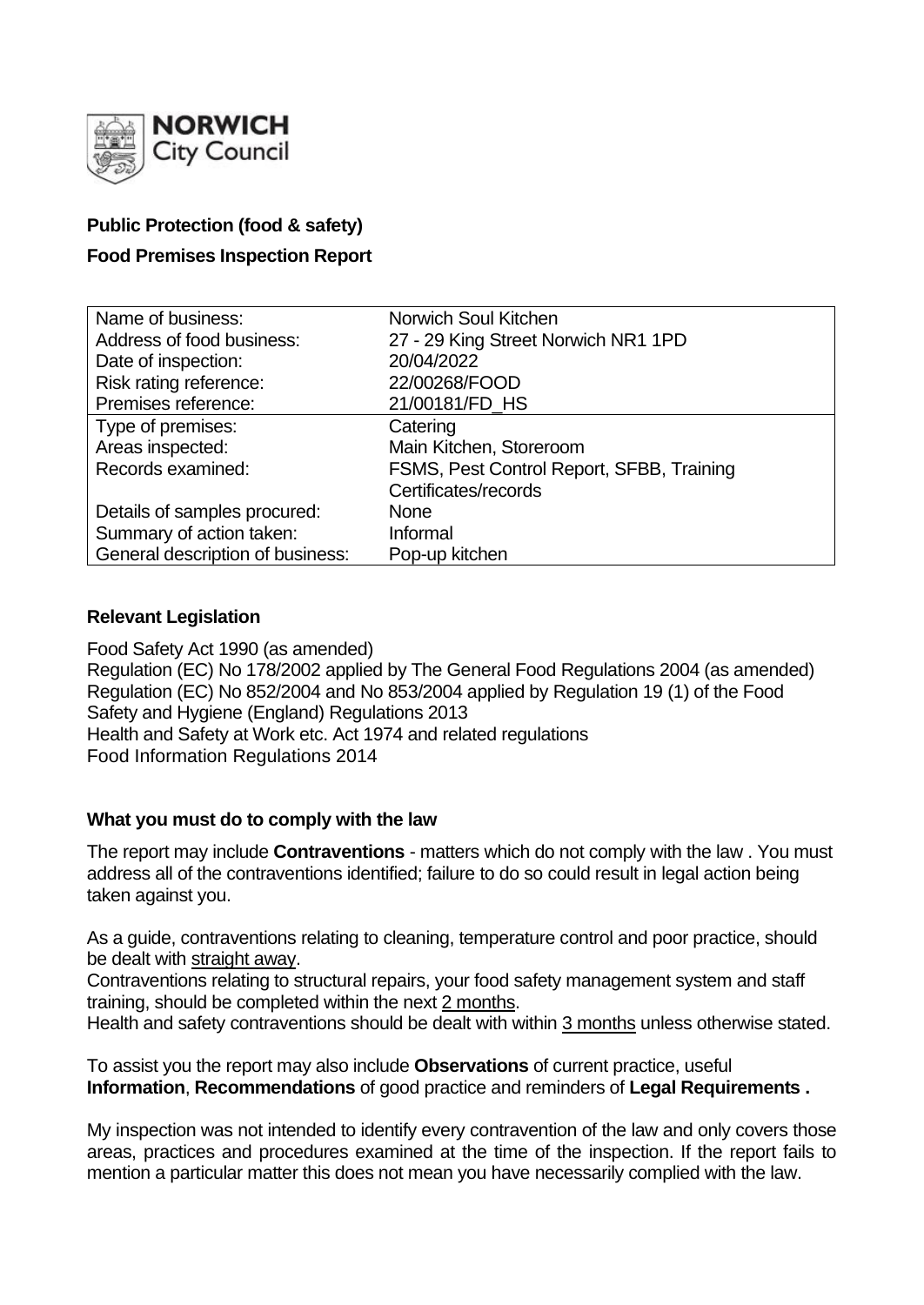# **FOOD SAFETY**

### **How we calculate your Food Hygiene Rating:**

The food safety section has been divided into the three areas which you are scored against for the hygiene rating: 1. food hygiene and safety procedures, 2. structural requirements and 3. confidence in management/control procedures. Each section begins with a summary of what was observed and the score you have been given. Details of how these scores combine to produce your overall food hygiene rating are shown in the table.

| <b>Compliance Area</b>                     |          |    |           | <b>You Score</b> |               |    |           |    |                 |
|--------------------------------------------|----------|----|-----------|------------------|---------------|----|-----------|----|-----------------|
| <b>Food Hygiene and Safety</b>             |          |    |           | 0                | 5             | 10 | 15        | 20 | 25              |
| <b>Structure and Cleaning</b>              |          |    |           | 0                | 5             | 10 | 15        | 20 | 25              |
| Confidence in management & control systems |          |    |           | 0                | 5             | 10 | 15        | 20 | 30 <sub>1</sub> |
|                                            |          |    |           |                  |               |    |           |    |                 |
| <b>Your Total score</b>                    | $0 - 15$ | 20 | $25 - 30$ |                  | $35 - 40$     |    | $45 - 50$ |    | $>$ 50.         |
| <b>Your Worst score</b>                    | 5        | 10 | 10        |                  | 15            |    | 20        |    |                 |
|                                            |          |    |           |                  |               |    |           |    |                 |
| <b>Your Rating is</b>                      | 5        |    |           | 3                | $\mathcal{P}$ |    |           |    | $\Omega$        |

Your Food Hygiene Rating is 5 - a very good standard



## **1. Food Hygiene and Safety**

Food hygiene standards are high. You demonstrated a very good standard of compliance with legal requirements. You have safe food handling practices and procedures and all the necessary control measures to prevent cross-contamination are in place. Some minor contraventions require your attention. **(Score 5)**

## Contamination risks

**Contravention** Food was not protected from general sources of contamination:

- food i.e potatoes was being stored on the floor in the outside storeroom
- colour coded tongs used for raw and ready-to-eat foods were being stored together
- green cutting board was badly scored and needs replacing

**Legal Requirement** food must be stored off the floor where it might be at risk of contamination

Hand-washing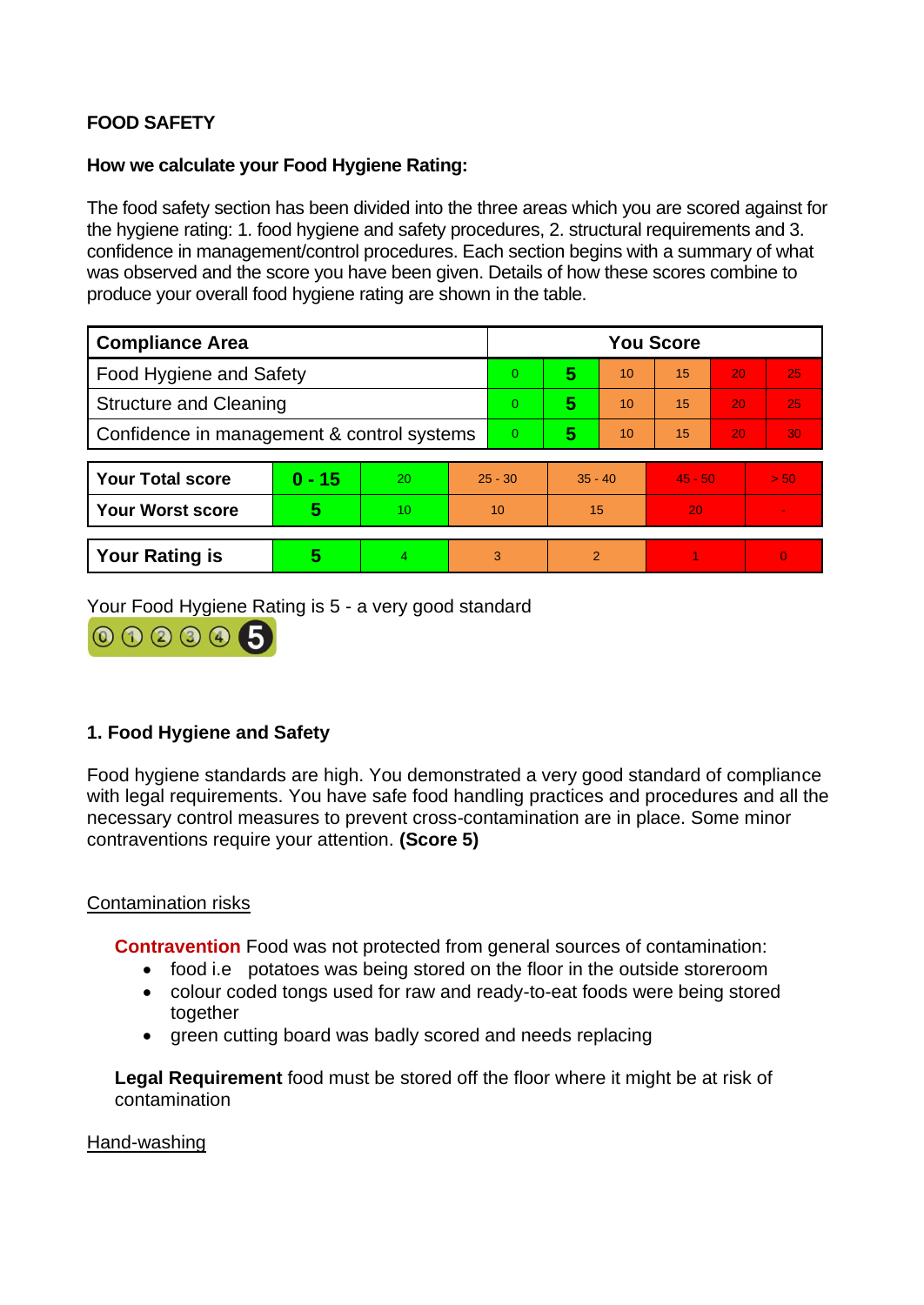**Observation I** was pleased to see handwashing was well managed.

## Personal Hygiene

**Observation** I was pleased to see that standards of personal hygiene were high.

### Unfit food

**Contravention** Cooked rice was being kept for longer than 24 hours. Cooked rice must be refrigerated to below 8 °C and used or thrown away after 24 hours.:

### Poor Practices

**Contravention** The following matters represented poor practice and if allowed to continue may cause food to become contaminated or lead to its deterioration:

• an open jar of English mustard was being stored beyond the 'use b'y date you had given it 19/2

**Recommendation** I recommend you date label bottles/jars of sauces of when opened

### **2. Structure and Cleaning**

The structure facilities and standard of cleaning and maintenance are all of a good standard and only minor repairs and/or improvements are required. Pest control and waste disposal provisions are adequate. The minor contraventions require your attention. **(Score 5)**

### Cleaning of Structure

**Contravention** The following items were dirty and require more frequent and thorough cleaning:

- flooring behind and under equipment
- pipework especially behind the cooker

### Cleaning of Equipment and Food Contact Surfaces

**Contravention** The following items are dirty and must be cleaned:

- fridge and freezer seals
- underneath towel dispensers
- underneath sap dispenser
- wheels to equipment

### Cleaning Chemicals / Materials / Equipment and Methods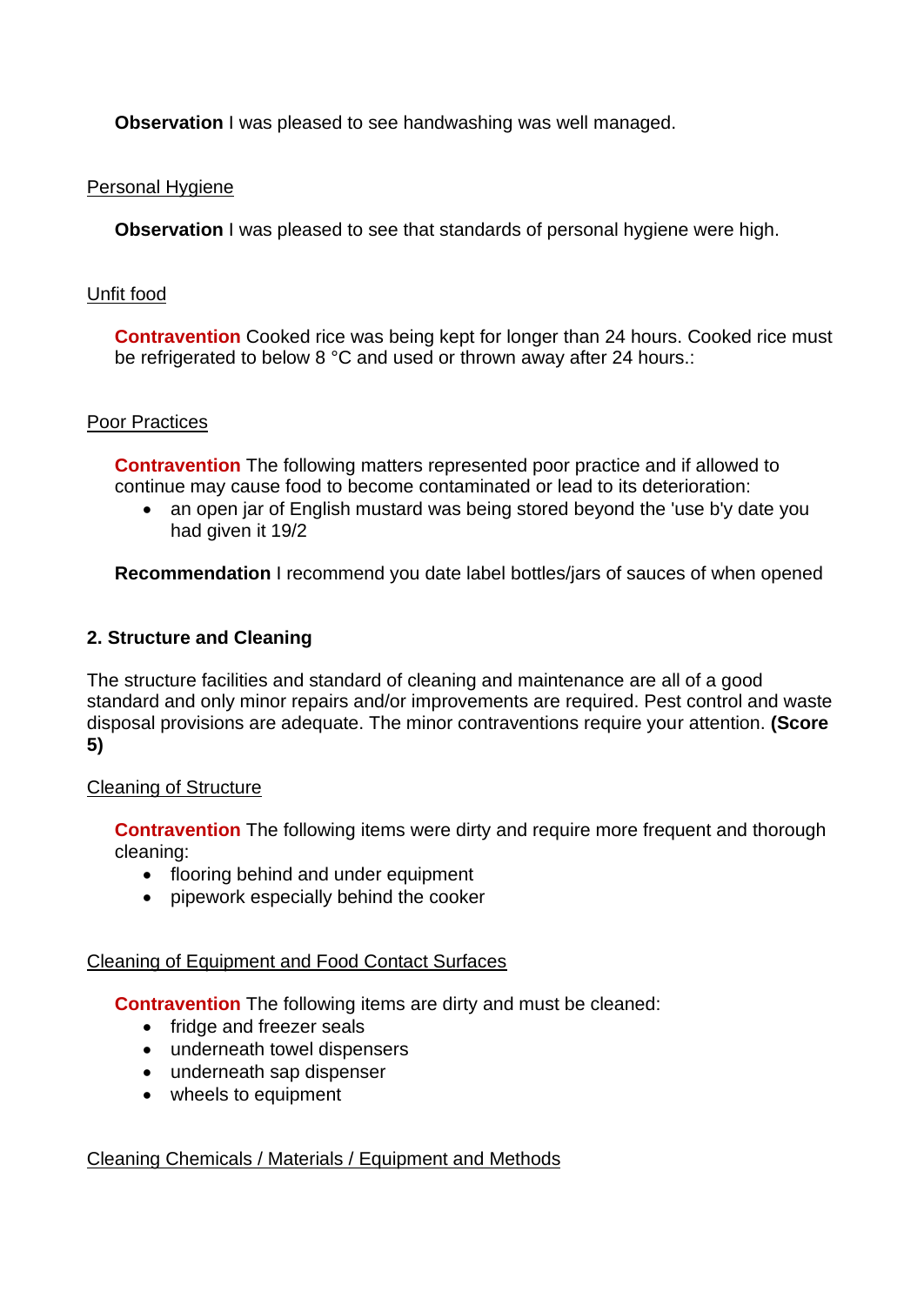**Observation** I was pleased to see that the premises was kept clean and that your cleaning materials, methods and equipment were able to minimise the spread of harmful bacteria between surfaces.

### **Maintenance**

**Contravention** The following had not been suitably maintained and must be repaired or replaced:

- pedal bin mechanism was broken
- split seals to fridge and freezer

#### Facilities and Structural provision

**Contravention** The following facilities were inadequate or absent and must be provided or improved:

- the air vent to the door was kept covered with an oven cloth
- ventilation was inadequate in the outside storeroom

**Legal Requirement** All food preparation and storage areas must have adequate ventilation either by natural or mechanical means. This is to reduce high humidity, room temperature, cooking odours and airborne particles.

#### Pest Control

**Observation** I was pleased to see that the premises was proofed against the entry of pests and that pest control procedures were in place.

**Observation** You have a pest control contract in place and there is no evidence of pest activity on the premises.

### **3. Confidence in Management**

A food safety management system is in place and you demonstrate a very good standard of compliance with the law. You have a good track record. There are some minor contraventions which require your attention. **(Score 5)**

#### Type of Food Safety Management System Required

**Observation** Your SFBB/food safety management system was in place and working well. I was confident you had effective control over hazards to food.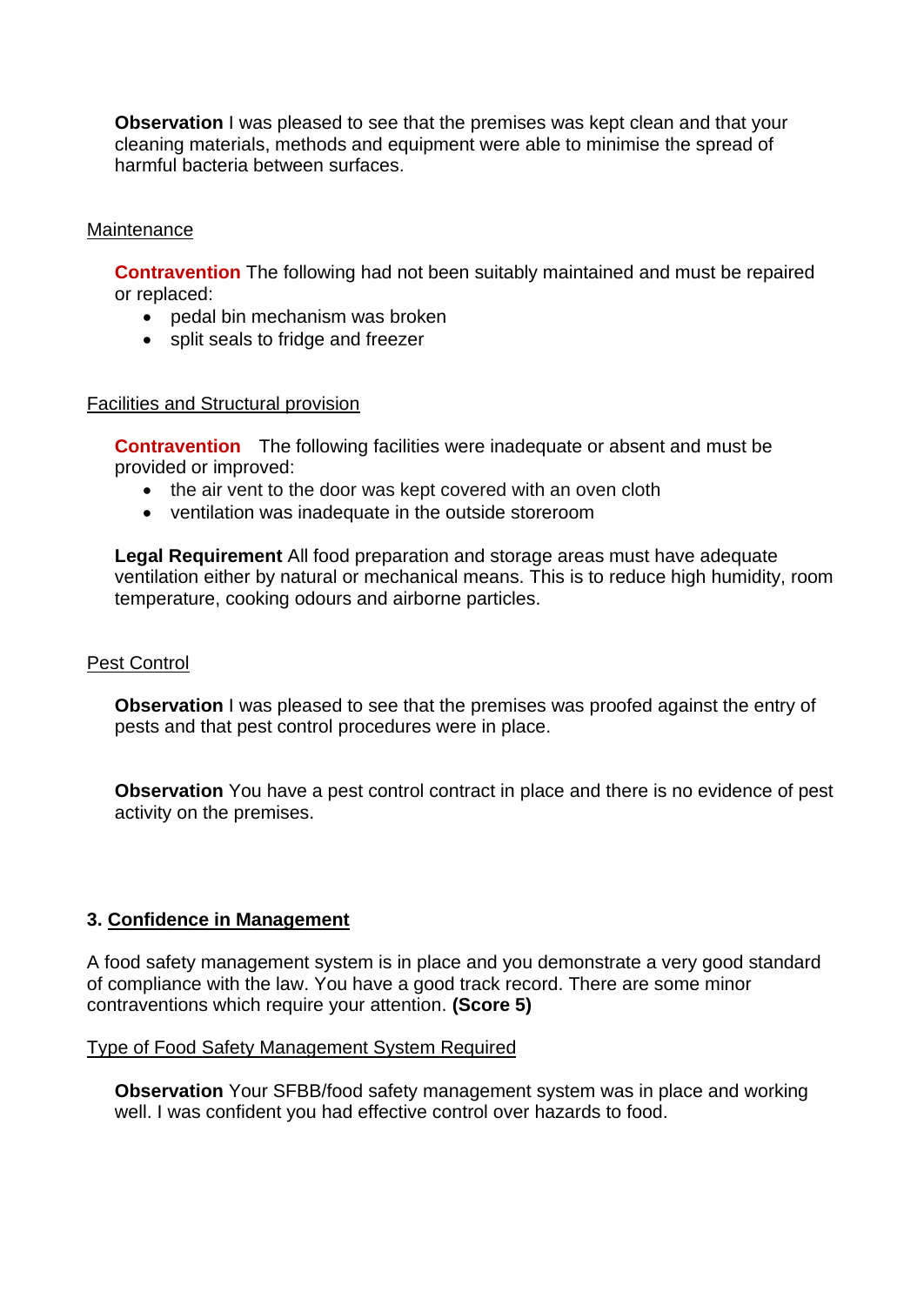**Observation** You were date labelling perishable foods appropriately and could demonstrate effective control over food spoilage organisms.

**Observation** You had colour-coded equipment and effective separation between raw and ready-to-eat food at all stages in your operation.

**Observation** You were monitoring (and recording) the temperatures of your fridges and freezers as well as the temperature of cooked/hot-held food and could demonstrate effective systems for controlling bacterial growth and survival.

**Observation** You informed me that you were in the transition of using Safer Food Better Business as your Food safety Management System and you were filling in the pack

#### **Traceability**

**Observation** Your records were such that food could easily be traced back to its supplier.

#### Waste Food and other Refuse

**Observation** You had measures in place to dispose of waste food appropriately and were employing the services of an approved waste contractor.

#### **Training**

**Recommendation** Catering staff should refresh their food hygiene knowledge every 3 years so that they stay up to date with current legislation and good practice. Booking details for this course are on our website: www.norwich.gov.uk

**Recommendation** A Level 3 Award for Supervising Food Safety in Catering would be appropriate for your supervisory staff and those with managerial responsibility.

#### Infection Control / Sickness / Exclusion Policy

**Observation** Policies were in place to prevent any infected food handler from contaminating food.